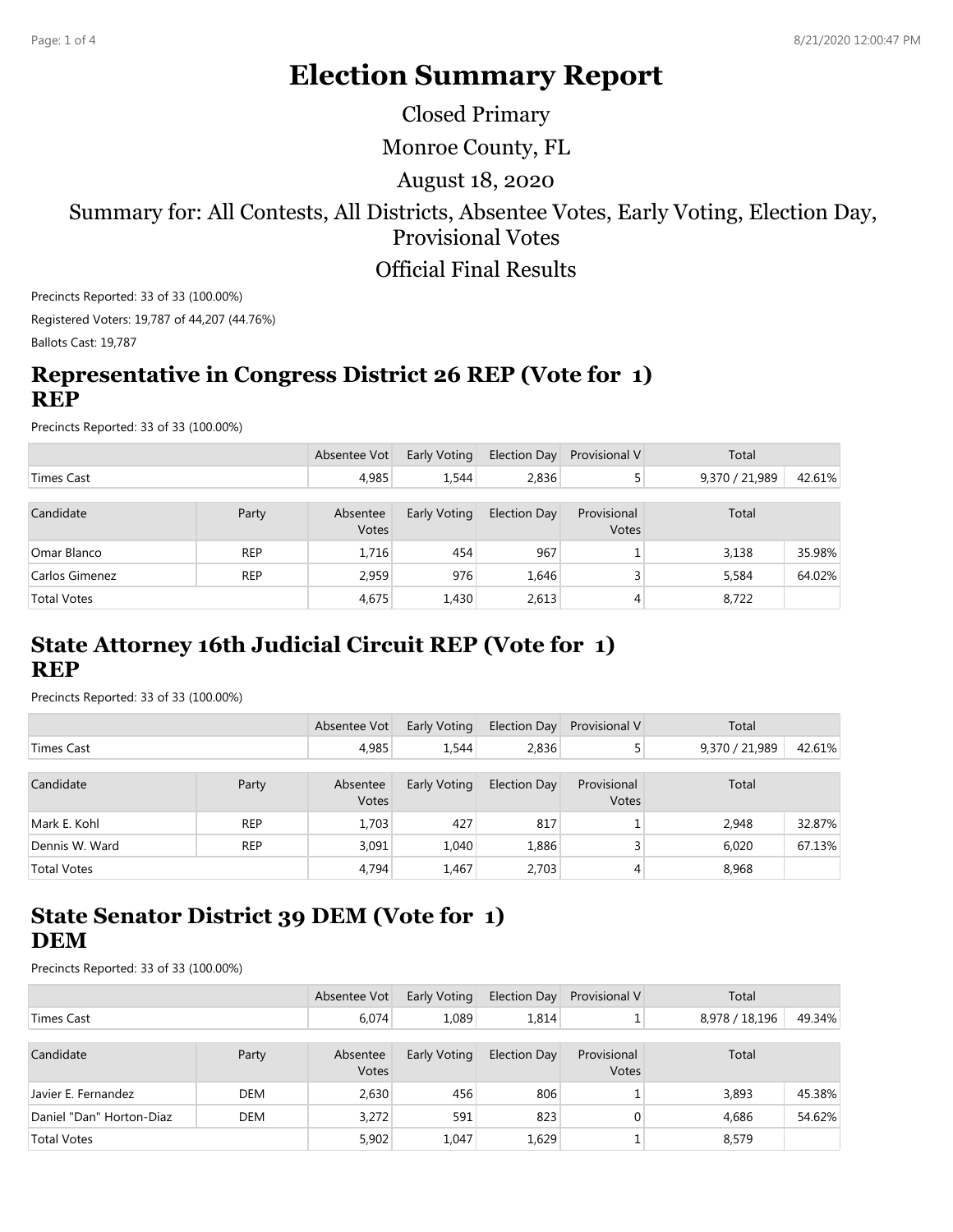### **State Representative District 120 REP (Vote for 1) REP**

Precincts Reported: 33 of 33 (100.00%)

|                                         |            | Absentee Vot      | Early Voting | Election Day | Provisional V        | Total          |        |
|-----------------------------------------|------------|-------------------|--------------|--------------|----------------------|----------------|--------|
| <b>Times Cast</b>                       |            | 4,985             | 1,544        | 2,836        | 5                    | 9,370 / 21,989 | 42.61% |
|                                         |            |                   |              |              |                      |                |        |
| Candidate                               | Party      | Absentee<br>Votes | Early Voting | Election Day | Provisional<br>Votes | Total          |        |
| James "Jim" Vernon Mooney<br><u> Jr</u> | <b>REP</b> | 1,948             | 702          | 1,315        |                      | 3,966          | 43.62% |
| Rhonda Rebman Lopez                     | <b>REP</b> | 1,652             | 401          | 751          |                      | 2,805          | 30.85% |
| Alexandria Suarez                       | <b>REP</b> | 1,237             | 399          | 683          | $\overline{ }$<br>∠  | 2,321          | 25.53% |
| <b>Total Votes</b>                      |            | 4,837             | 1,502        | 2,749        | 4                    | 9,092          |        |

### **County Commissioner District 5 (Vote for 1) REP**

Precincts Reported: 33 of 33 (100.00%)

|                    |            | Absentee Vot      | Early Voting | Election Day | Provisional V        | Total          |        |
|--------------------|------------|-------------------|--------------|--------------|----------------------|----------------|--------|
| <b>Times Cast</b>  |            | 4,985             | 1.544        | 2,836        |                      | 9,370 / 21,989 | 42.61% |
|                    |            |                   |              |              |                      |                |        |
| Candidate          | Party      | Absentee<br>Votes | Early Voting | Election Day | Provisional<br>Votes | Total          |        |
| Michael P. Forster | <b>REP</b> | 2,748             | 852          | 1,654        |                      | 5,257          | 60.16% |
| Robby Majeska      | <b>REP</b> | 1,948             | 569          | 962          | ∍                    | 3,481          | 39.84% |
| <b>Total Votes</b> |            | 4,696             | 1,421        | 2,616        |                      | 8,738          |        |

#### **State Committeeman REP (Vote for 1) REP**

Precincts Reported: 33 of 33 (100.00%)

|                         |            | Absentee Vot      | Early Voting | Election Day        | Provisional V        | Total          |        |
|-------------------------|------------|-------------------|--------------|---------------------|----------------------|----------------|--------|
| Times Cast              |            | 4,985             | 1,544        | 2,836               |                      | 9,370 / 21,989 | 42.61% |
|                         |            |                   |              |                     |                      |                |        |
| Candidate               | Party      | Absentee<br>Votes | Early Voting | <b>Election Day</b> | Provisional<br>Votes | Total          |        |
| Stephen Hammond         | <b>REP</b> | 2.607             | 868          | 1,632               |                      | 5,110          | 62.22% |
| <b>Casey Cass Scheu</b> | <b>REP</b> | 1,776             | 491          | 835                 |                      | 3,103          | 37.78% |
| <b>Total Votes</b>      |            | 4,383             | 1,359        | 2,467               | 4                    | 8,213          |        |

### **Precinct Committeewoman Precinct 2 DEM (Vote for 1) DEM**

Precincts Reported: 1 of 1 (100.00%)

|                    |            | Absentee Vot      | Early Voting | Election Day | Provisional V        | Total     |        |
|--------------------|------------|-------------------|--------------|--------------|----------------------|-----------|--------|
| <b>Times Cast</b>  |            | 343               | 57           | 89           | 0                    | 489 / 725 | 67.45% |
|                    |            |                   |              |              |                      |           |        |
| Candidate          | Party      | Absentee<br>Votes | Early Voting | Election Day | Provisional<br>Votes | Total     |        |
| Marbert A. Sise    | <b>DEM</b> | 124               | 11           | 20           | 0                    | 155       | 40.36% |
| Susan E. Trost     | <b>DEM</b> | 142               | 31           | 56           | 0                    | 229       | 59.64% |
| <b>Total Votes</b> |            | 266               | 42           | 76           | 0                    | 384       |        |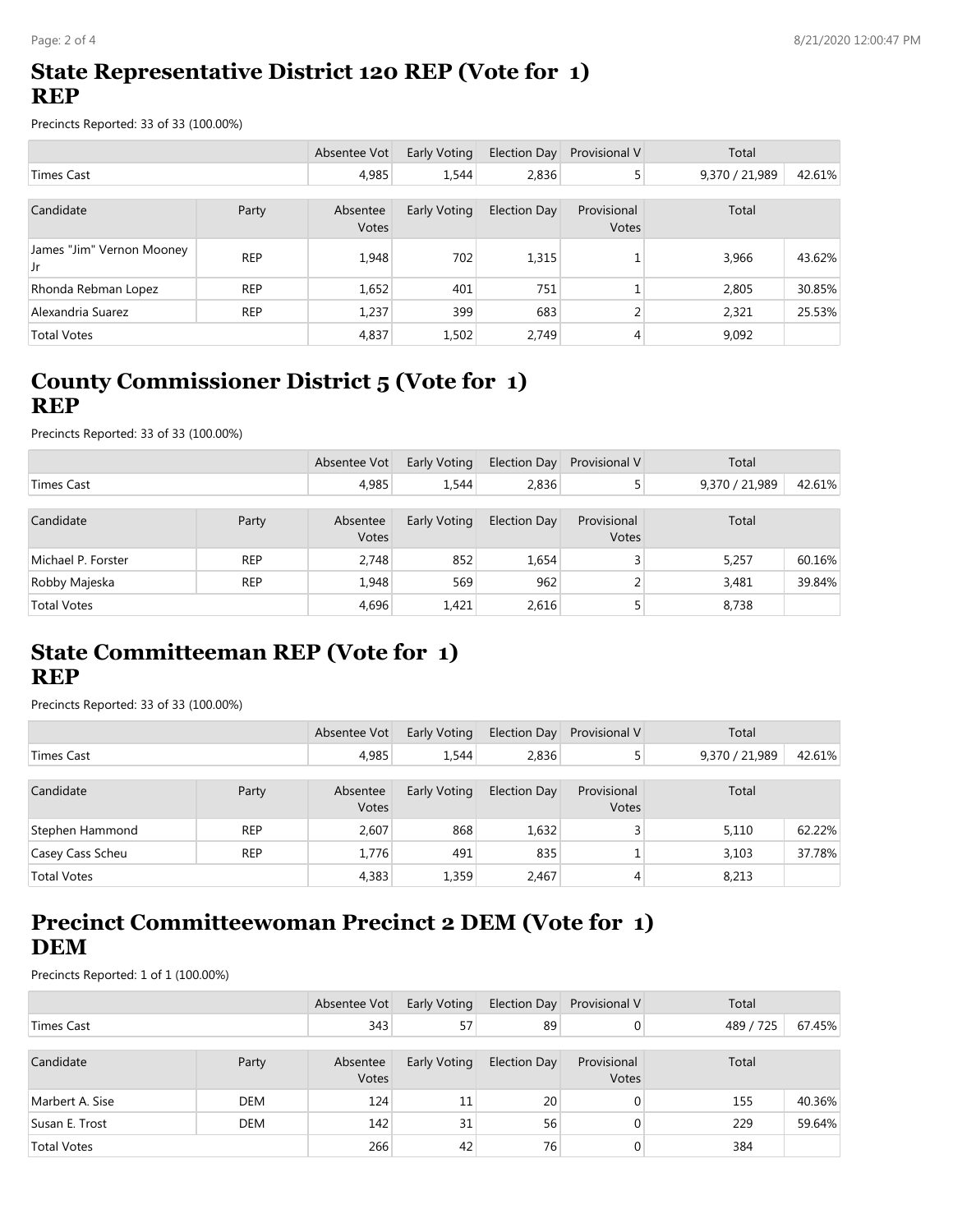### **Precinct Committeewoman Precinct 13 DEM (Vote for 1) DEM**

Precincts Reported: 1 of 1 (100.00%)

|                    |            | Absentee Vot      | Early Voting | Election Day        | Provisional V        | Total   |        |
|--------------------|------------|-------------------|--------------|---------------------|----------------------|---------|--------|
| <b>Times Cast</b>  |            | 166               | 15           | 42                  | 0                    | 223/556 | 40.11% |
| Candidate<br>Party |            | Absentee<br>Votes | Early Voting | <b>Election Day</b> | Provisional<br>Votes | Total   |        |
| Anne Shaver        | <b>DEM</b> | 76                | 6            | 19                  | 0                    | 101     | 53.16% |
| F. Susanne Woods   | <b>DEM</b> | 65                | 3            | 21                  | 0                    | 89      | 46.84% |
| <b>Total Votes</b> |            | 141               | 9            | 40                  | 0                    | 190     |        |

### **Precinct Committeewoman Precinct 23 DEM (Vote for 1) DEM**

Precincts Reported: 1 of 1 (100.00%)

|                      |            | Absentee Vot      | Early Voting | <b>Election Day</b> | Provisional V        | Total     |        |
|----------------------|------------|-------------------|--------------|---------------------|----------------------|-----------|--------|
| ⊦Times Cast          |            | 98                | 10           | 16                  |                      | 124 / 323 | 38.39% |
|                      |            |                   |              |                     |                      |           |        |
| Candidate            | Party      | Absentee<br>Votes | Early Voting | Election Day        | Provisional<br>Votes | Total     |        |
| Lois Sprague Grayden | <b>DEM</b> | 47                | 6            | b                   |                      | 59        | 50.00% |
| Patricia McGrath     | DEM        | 46                | 4            | 9                   |                      | 59        | 50.00% |
| <b>Total Votes</b>   |            | 93                | 10           | 15                  |                      | 118       |        |

### **Precinct Committeewoman Precinct 29 DEM (Vote for 1) DEM**

Precincts Reported: 1 of 1 (100.00%)

|                    |            | Absentee Vot      | Early Voting | Election Day | Provisional V        | Total     |        |
|--------------------|------------|-------------------|--------------|--------------|----------------------|-----------|--------|
| Times Cast         |            | 195               | 26           | 52           | 0                    | 273 / 681 | 40.09% |
|                    |            |                   |              |              |                      |           |        |
| Candidate          | Party      | Absentee<br>Votes | Early Voting | Election Day | Provisional<br>Votes | Total     |        |
| Susan Anderson     | <b>DEM</b> | 57                | -            | 12           | 0                    | 76        | 29.01% |
| Suzanne W. Donovan | <b>DEM</b> | 11                | 4            | 8            | $\Omega$             | 23        | 8.78%  |
| Debra S. Walker    | <b>DEM</b> | 121               | 13           | 29           | $\Omega$             | 163       | 62.21% |
| <b>Total Votes</b> |            | 189               | 24           | 49           |                      | 262       |        |

## **City of Key West Mayor (Vote for 1)**

Precincts Reported: 10 of 10 (100.00%)

|                     |            | Absentee Vot      | Early Voting | Election Day | Provisional V        | Total          |        |
|---------------------|------------|-------------------|--------------|--------------|----------------------|----------------|--------|
| Times Cast          |            | 4,911             | 1,327        | 2,293        |                      | 8,532 / 14,985 | 56.94% |
|                     |            |                   |              |              |                      |                |        |
| Candidate           | Party      | Absentee<br>Votes | Early Voting | Election Day | Provisional<br>Votes | Total          |        |
| <b>Rick Haskins</b> | <b>NOP</b> | 875               | 277          | 503          |                      | 1,656          | 19.46% |
| Teri Johnston       | <b>NOP</b> | 3,285             | 688          | 1,088        | $\Omega$             | 5,061          | 59.46% |
| Mark Rossi          | <b>NOP</b> | 738               | 359          | 697          | 0                    | 1,794          | 21.08% |
| <b>Total Votes</b>  |            | 4,898             | 1,324        | 2,288        |                      | 8,511          |        |